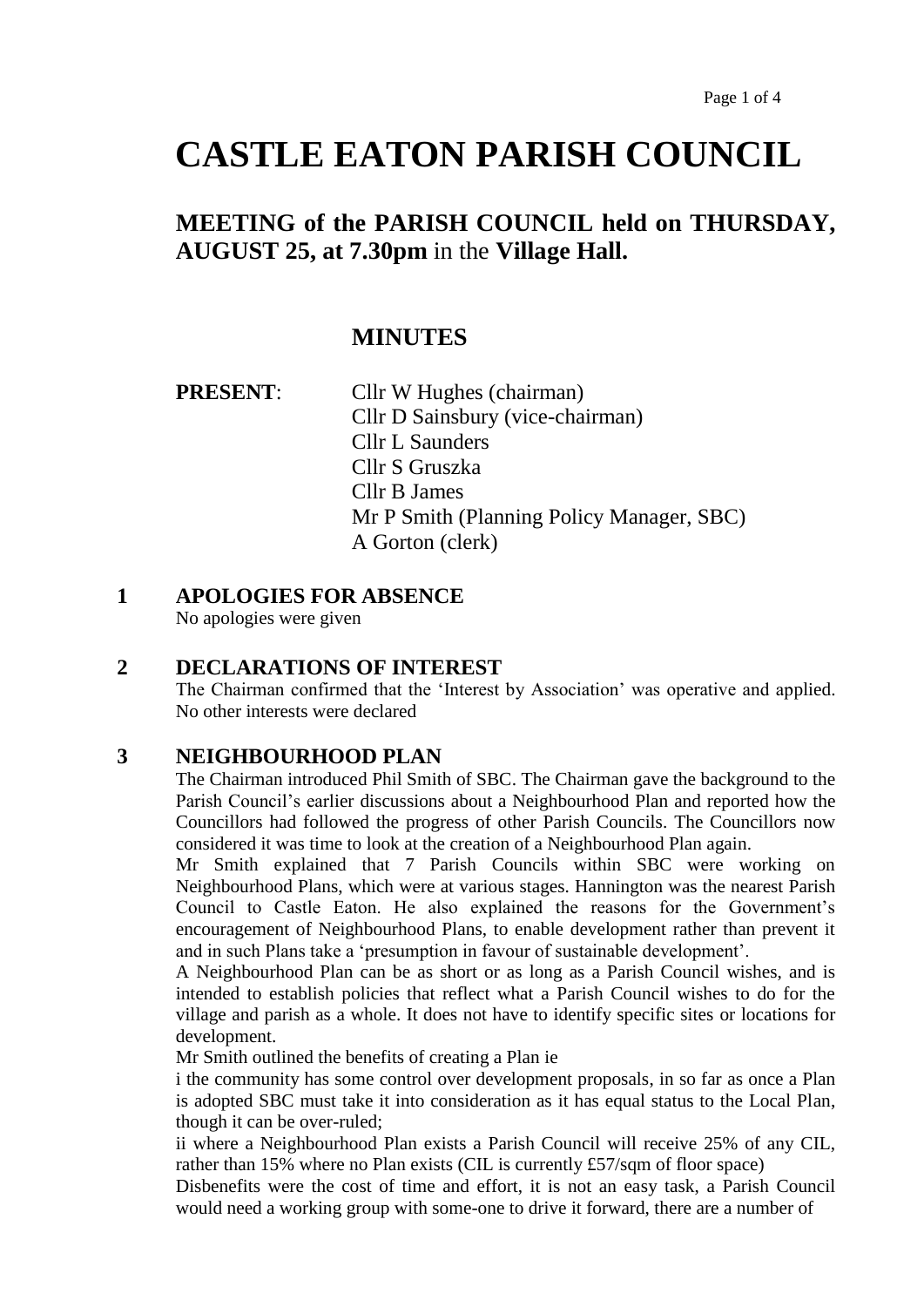stages to get through, such as an initial application to SBC for registration as a designated area, Regulation 14 which requires consultation before drawing up a draft Plan, and Regulation 15 a later consultation inviting residents to comment on the draft, with Regulation 16 requiring SBC to consult with residents. SBC will appoint an examiner, and if and when he/she is satisfied, the Plan will be adopted by SBC.

It must be noted that a Plan must be in general conformity with the strategic policies of the Local Plan, strengthened by details at local level. It can include Local Design aspects, redrawing the Settlement Boundary, give policies referring to specific areas of the village/parish, and recommending particular uses of land such as equestrian uses.

Mr Smith recommended that Councillors look at Plans submitted by Parish Councils of similar size and that early engagement with SBC was necessary.

Funding is available, with a Government allocation of up to £9,000 to enable the development of a Plan. Costs are incurred if the Parish Council decides to employ someone to write the Plan, for consultation and printing (especially if a questionnaire is distributed, and drafts of the Plan are sent to all households), for holding public meetings to gather views before drawing up a Plan and then for consulting again and inviting comments.

Mr Smith recommended Councillors read the National Planning Policy Framework at the heart of which is the 'presumption in favour of sustainable development', Briefing Paper No. 05838 of July 11, 2016 – Neighbourhood Planning, and SBC Local Plan.

The Chairman thanked Mr Smith for attending and giving the Councillors an insight into what is involved.

The Chairman asked Councillors to look at the documents recommended and the clerk to ensure the topic was on the next agenda.

#### **4 MINUTES OF THE MEETINGS OF MAY 26, 2016, AND JUNE 22, 2016**

It was AGREED the Minutes were a fair and accurate record, and were signed by the Chairman and clerk

#### **5 MATTERS ARISING FROM THE MINUTES**

The clerk reported that the chevron sign on road to Kempsford had been re-erected, but not the 'Stop' sign at the end of that road. The explanation given by Wilts CC was that this was in a different contract.

#### *RECESS: residents are invited to raise any question relating to the work of the Parish Council*

Cllrs Saunders and James raised the matter of deterioration in the C114 road surface. The clerk was instructed to write to SBC about pot-holes in the Borough section, and to Latton Parish Council about the remainder of the road.

#### **6 COMMUNITY BENEFIT FUND**

6.1 The Chairman distributed details of the current balance of the Fund (addendum 1) 6.2 After discussion it was AGREED that a Newsletter should be distributed making clear to all residents that the Fund was still open and that suggestions for projects for funding, within the parameters set, would be welcome. Cllr James agreed to draft a Newsletter.

6.3 The Chairman brought forward an application from the VCC for replacing fencing in the Play Park, using a more robust system. After Evaluation and discussion it was AGREED that this project should be supported.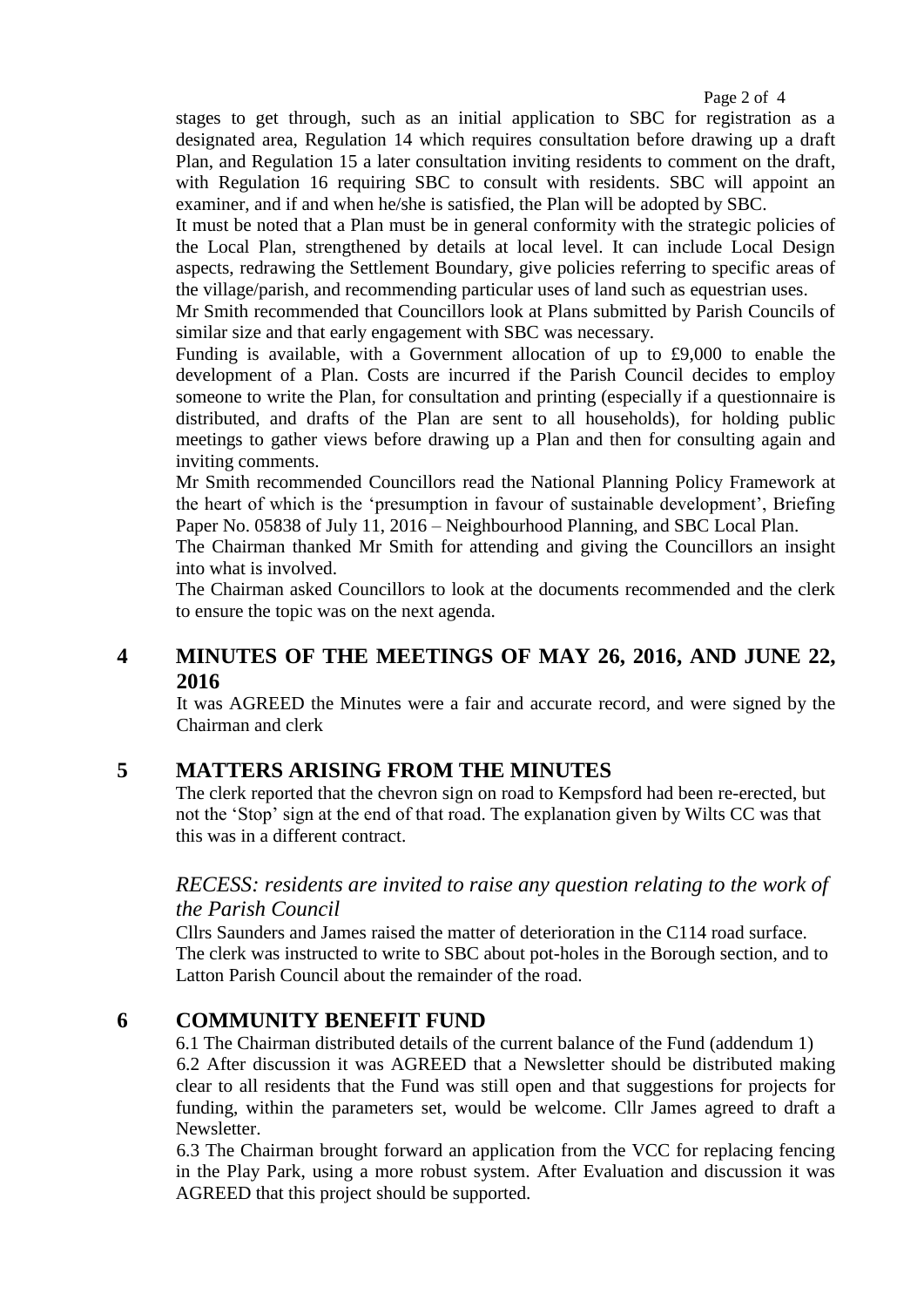Page 3 of 4

6.3 The Chairman brought forward an application from the CEVH Trustees for funding of provision of fans in the Village Hall. This was a suggestion put forward by residents and has been researched by the CEVH Trustees. The proposal was Evaluated but no agreement could be reached. After further discussion the Chairman closed the agendum.

#### **7 FINANCE**

| Bank account (01529286) balance as at 23.8.2016 |        | £60,735.27 |
|-------------------------------------------------|--------|------------|
| Cheques for signature                           |        |            |
| Castle Eaton Village Hall (boiler guard)        |        | £168.00    |
| Castle Eaton Village Hall (install cycle racks) |        | 342.00     |
| Castle Eaton Village Hall (electrical work)     |        | 4,755.00   |
| Castle Eaton Village Hall (grant and room hire) |        | 756.00     |
| A Gorton<br>salary                              | 342.05 |            |
| expenses                                        | 41.42  | 383.47     |
| Post Office Ltd (PAYE to HMRC)                  |        | 70.45      |
| <b>Bank account after cheques</b>               |        | £54,260.35 |

(This includes the sum of £615 'ring-fenced' for the defibrillator)

(Balance of Community Benefit Fund as at 23.8.2016 is £58,989.26, or £53,724.26 if cheques above are signed)

Bank account (deposit account) balance remains at £500.00

It was proposed by Cllr James and seconded by Cllr Sainsbury that these accounts be received and accepted.

#### **8 CORRESPONDENCE**

First News – Community First Enews Public Sector Executive – twice weekly What's On In Cricklade? – June, 2016 Government News – weekly SBC Members' Information Bulletin – weekly Wiltshire Neighbourhood Watch AGM (June 25) Swindon Clinical Commissioning Group – Patient and Public Involvement Newsletter, June, 2016 - fortnightly What's On In Cricklade, July 2016 Swindon Clinical commissioning Group - May Governing Body Talking Points WALC Newsletter, July, 2016 Community First –Enews – August What's On In Cricklade – August SLCC – National Conference Adjacent Government – Government News - weekly Correspondence with resident about broadband, and subsequently with MP Community First AGM (October 12) Swindon Borough Council members' Bulletin Report and Update – weekly Patient and Public Involvement Newsletter – August, 2016

8.1 The Chairman drew attention to correspondence with a resident about provision of broadband within the parish, noting that Cllr Saunders had written again to the MP seeking information about progress by BT.

The clerk was instructed to respond to the resident informing him of the discussion by the Parish Council, who were waiting for a response from the MP.